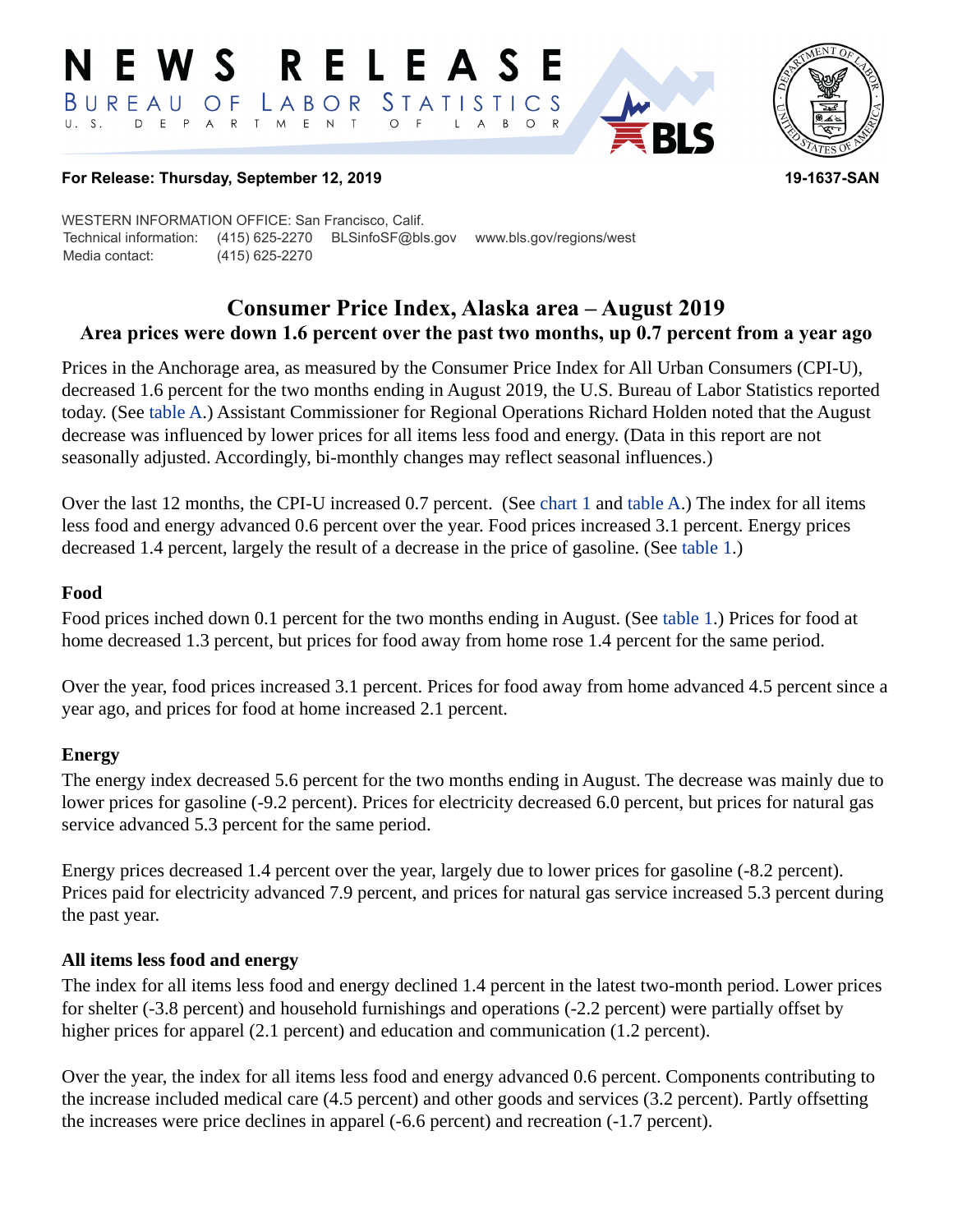# **Consumer Price Index Geographic Revision for 2018**

In January 2018, BLS introduced a new geographic area sample for the Consumer Price Index (CPI). This index changed to a bimonthly publication schedule beginning in February, 2018. Additional information on the geographic revision is available at: [www.bls.gov/cpi/additional-resources/geographic](https://www.bls.gov/cpi/additional-resources/geographic-revision-2018.htm)[revision-2018.htm.](https://www.bls.gov/cpi/additional-resources/geographic-revision-2018.htm)

Historical data, including semiannual and annual averages, are available at: [www.bls.gov/cpi/data.htm](https://www.bls.gov/cpi/data.htm)

# **Technical Note**

The Consumer Price Index (CPI) is a measure of the average change in prices over time in a fixed market basket of goods and services. The Bureau of Labor Statistics publishes CPIs for two population groups: (1) a CPI for All Urban Consumers (CPI-U) which covers approximately 89 percent of the total population and (2) a CPI for Urban Wage Earners and Clerical Workers (CPI-W) which covers 28 percent of the total population. The CPI-U includes, in addition to wage earners and clerical workers, groups such as professional, managerial, and technical workers, the self-employed, short-term workers, the unemployed, and retirees and others not in the labor force.

The CPI is based on prices of food, clothing, shelter, and fuels, transportation fares, charges for doctors' and dentists' services, drugs, and the other goods and services that people buy for day-to-day living. Each month, prices are collected in 87 urban areas across the country from about 6,000 housing units and approximately 24,000 retail establishments--department stores, supermarkets, hospitals, filling stations, and other types of stores and service establishments. All taxes directly associated with the purchase and use of items are included in the index.

The index measures price changes from a designated reference date (1982-84) that equals 100.0. An increase of 16.5 percent, for example, is shown as 116.5. This change can also be expressed in dollars as follows: the price of a base period "market basket" of goods and services in the CPI has risen from \$10 in 1982-84 to \$11.65. For further details see the CPI home page on the Internet at [www.bls.gov/cpi](https://www.bls.gov/cpi/) and the *BLS Handbook of Methods, Chapter 17, The Consumer Price Index*, available on the Internet at [www.bls.gov/opub/hom/](https://www.bls.gov/opub/hom/homch17_a.htm) [homch17\\_a.htm](https://www.bls.gov/opub/hom/homch17_a.htm).

In calculating the index, price changes for the various items in each location are averaged together with weights that represent their importance in the spending of the appropriate population group. Local data are then combined to obtain a U.S. city average. Because the sample size of a local area is smaller, the local area index is subject to substantially more sampling and other measurement error than the national index. In addition, local indexes are not adjusted for seasonal influences. As a result, local area indexes show greater volatility than the national index, although their long-term trends are quite similar. NOTE: Area indexes do not measure differences in the level of prices between cities; they only measure the average change in prices for each area since the base period.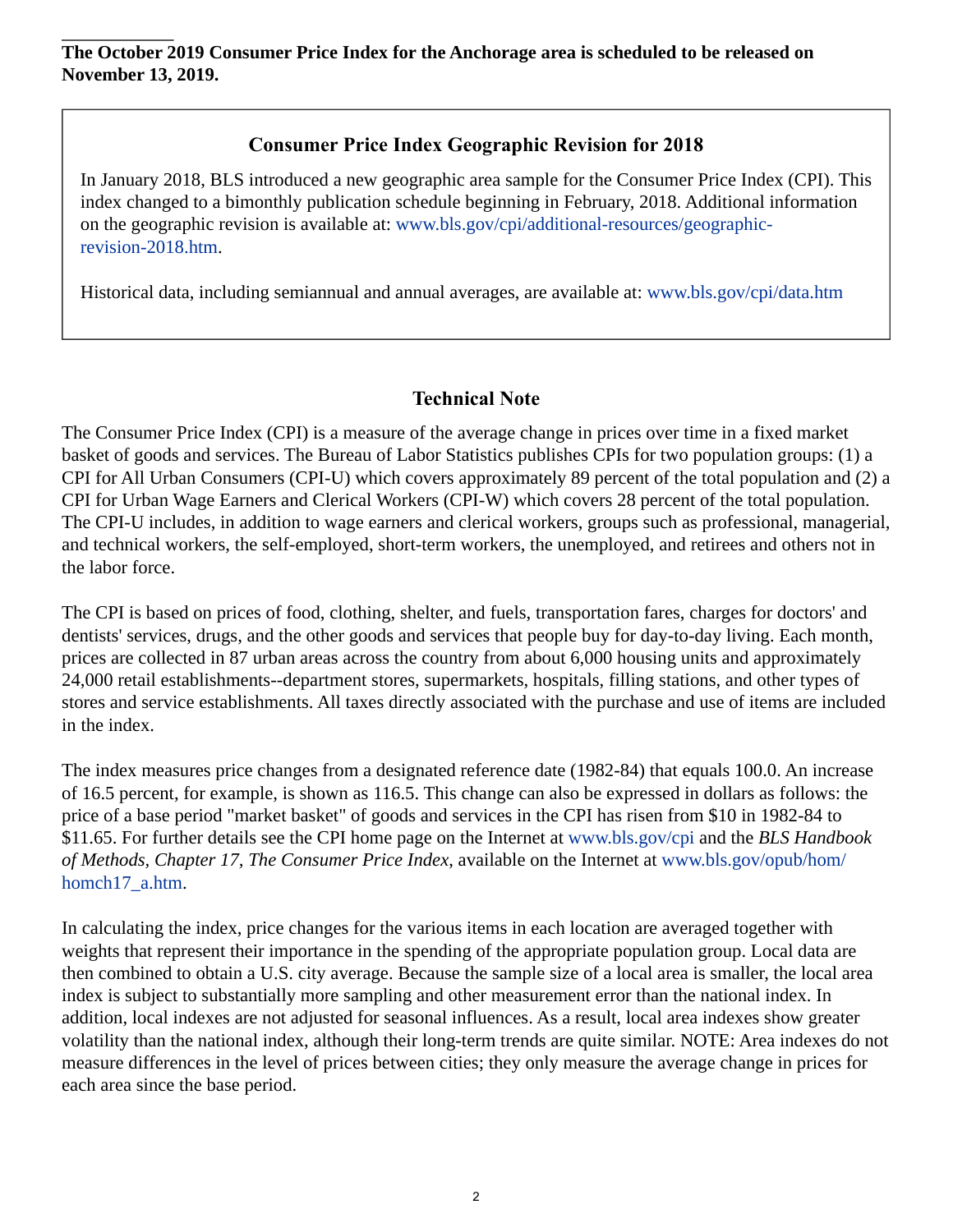The Urban Alaska area covered in this release consists of Anchorage and Matanuska-Susitna Borough in the State of Alaska.

Information in this release will be made available to sensory impaired individuals upon request. Voice phone: 202-691-5200; Federal Relay Service: 1-800-877-8339.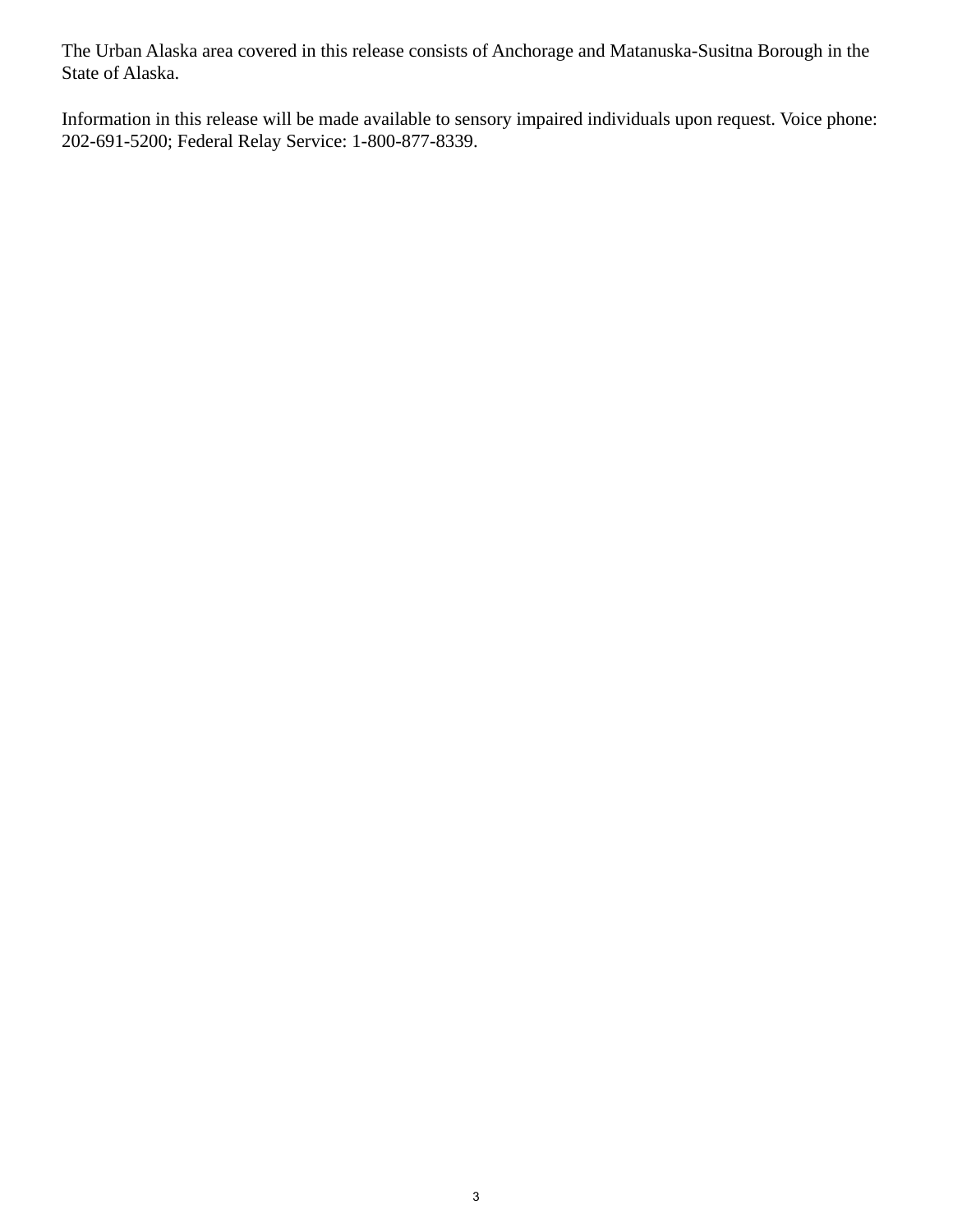### <span id="page-3-0"></span>**Table 1. Consumer Price Index for All Urban Consumers (CPI-U): Indexes and percent changes for selected periods Urban Alaska (1982-84=100 unless otherwise noted)**

| Item and Group                                | Indexes      |              |              | Percent change from- |              |              |
|-----------------------------------------------|--------------|--------------|--------------|----------------------|--------------|--------------|
|                                               | Jun.<br>2019 | Jul.<br>2019 | Aug.<br>2019 | Aug.<br>2018         | Jun.<br>2019 | Jul.<br>2019 |
| <b>Expenditure category</b>                   |              |              |              |                      |              |              |
|                                               | 234.179      |              | 230.406      | 0.7                  | $-1.6$       |              |
|                                               | 625.057      |              | 614.985      |                      |              |              |
|                                               | 216.386      |              | 216.210      | 3.1                  | -0.1         |              |
|                                               | 222.170      |              | 221.923      | 3.1                  | $-0.1$       |              |
|                                               | 216.487      | 214.063      | 213.707      | 2.1                  | $-1.3$       | $-0.2$       |
| Cereals and bakery products                   | 229.490      |              | 218.575      | -1.4                 | -4.8         |              |
| Meats, poultry, fish, and eggs                | 200.417      |              | 197.438      | $-0.3$               | $-1.5$       |              |
| Dairy and related products                    | 201.828      |              | 206.577      | 5.9                  | 2.4          |              |
| Fruits and vegetables                         | 337.937      |              | 338.855      | 8.0                  | 0.3          |              |
| Nonalcoholic beverages and beverage           | 152.298      |              | 150.428      | $-0.9$               | -1.2         |              |
|                                               | 179.853      |              | 175.883      | 0.8                  | $-2.2$       |              |
|                                               | 229.239      |              | 232.512      | 4.5                  | 1.4          |              |
|                                               | 158.334      |              | 158.759      | 2.9                  | 0.3          |              |
|                                               | 219.951      |              | 212.472      | 0.4                  | $-3.4$       |              |
|                                               | 221.485      | 214.565      | 213.044      | $-0.3$               | $-3.8$       | $-0.7$       |
| Rent of primary residence(2)                  | 201.021      | 201.844      | 200.744      | $-0.6$               | $-0.1$       | $-0.5$       |
| Owners' equiv. rent of residences(2)          | 206.237      | 206.514      | 205.856      | 0.5                  | $-0.2$       | $-0.3$       |
| Owners' equiv. rent of primary                | 206.237      | 206.514      | 205.856      | 0.5                  | $-0.2$       | $-0.3$       |
|                                               | 362.233      |              | 357.184      | 6.7                  | -1.4         |              |
|                                               | 382.101      | 375.283      | 375.169      | 6.7                  | $-1.8$       | 0.0          |
|                                               | 425.742      | 418.271      | 418.271      | 6.9                  | $-1.8$       | 0.0          |
|                                               | 390.372      | 366.844      | 366.844      | 7.9                  | $-6.0$       | 0.0          |
| Utility (piped) gas service                   | 459.057      | 483.599      | 483.599      | 5.3                  | 5.3          | 0.0          |
| Household furnishings and operations          | 131.232      |              | 128.363      | $-1.4$               | $-2.2$       |              |
|                                               | 151.944      |              | 155.197      | $-6.6$               | 2.1          |              |
|                                               | 232.431      |              | 227.990      | 0.4                  | $-1.9$       |              |
|                                               | 243.149      |              | 238.482      | 0.2                  | $-1.9$       |              |
| New and used motor vehicles(3)                | 112.246      |              |              |                      |              |              |
|                                               | 255.423      |              |              |                      |              |              |
|                                               | 264.737      |              | 271.005      | 2.6                  | 2.4          |              |
|                                               | 264.336      | 250.042      | 240.413      | $-8.2$               | $-9.1$       | $-3.9$       |
|                                               | 265.709      | 251.154      | 241.182      | $-8.2$               | $-9.2$       | $-4.0$       |
| Gasoline, unleaded regular(4)                 | 256.617      | 242.071      | 232.048      | -8.7                 | $-9.6$       | -4.1         |
| Gasoline, unleaded midgrade(4)(5)             | 254.432      | 241.602      | 233.172      | $-7.2$               | $-8.4$       | $-3.5$       |
| Gasoline, unleaded premium(4)                 | 267.860      | 255.900      | 248.004      | $-6.1$               | $-7.4$       | $-3.1$       |
| Motor vehicle insurance(1)                    | 1,007.596    |              | 1,007.596    | 3.2                  | 0.0          |              |
|                                               | 618.009      |              | 623.192      | 4.5                  | 0.8          |              |
|                                               | 126.900      |              | 126.733      | $-1.7$               | $-0.1$       |              |
| Education and communication(3)                | 113.521      |              | 114.889      | $-0.6$               | 1.2          |              |
| Tuition, other school fees, and child care(1) | 727.981      |              | 729.669      | 2.6                  | 0.2          |              |
|                                               | 360.376      |              | 362.222      | 3.2                  | 0.5          |              |
| <b>Commodity and service group</b>            |              |              |              |                      |              |              |
|                                               | 234.179      |              | 230.406      | 0.7                  | $-1.6$       |              |
|                                               | 186.344      |              | 184.902      | 0.3                  | $-0.8$       |              |
| Commodities less food & beverages             | 170.399      |              | 168.457      | $-1.2$               | $-1.1$       |              |
| Nondurables less food & beverages             | 217.598      |              | 213.585      | $-3.8$               | $-1.8$       |              |
|                                               | 130.127      |              | 129.492      | 1.4                  | $-0.5$       |              |
|                                               | 275.467      |              | 269.628      | 1.0                  | $-2.1$       |              |